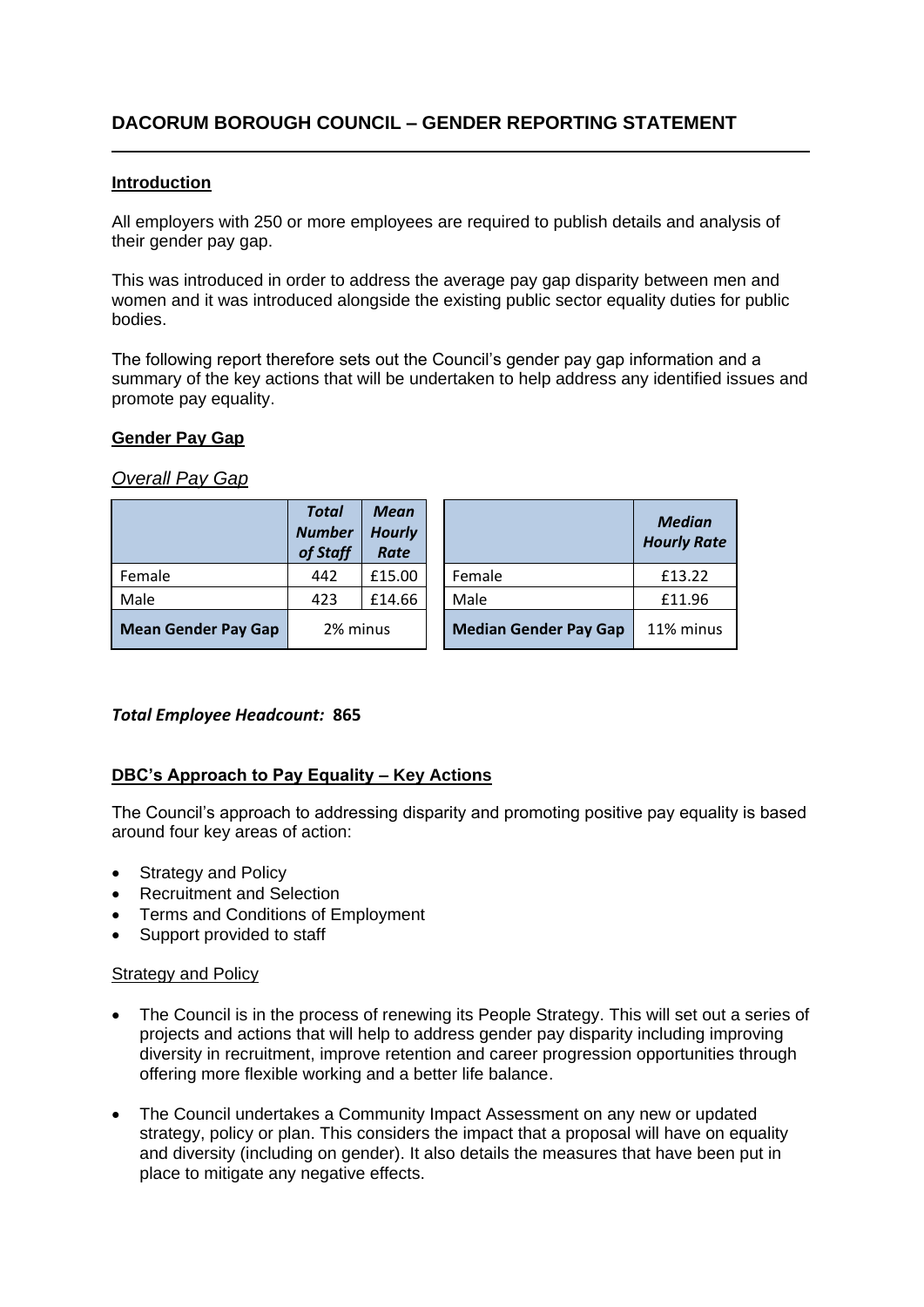- The Council has recognised the increased importance of Diversity and Inclusion and as such have recruited a dedicated Diversity and Community Inclusion Lead Officer to work closely with internal and external partners.
- A Diversity and Inclusion Forum has been set up with representatives from across the Council attending a monthly forum to address and promote Equality and Diversity.
- A Diversity, Inclusion and Equality Policy and Strategy is being reviewed and updated with an action plan focussed on existing and the introduction of new work processes across the Council from Recruitment and Selection, Training and Development and the implementation of Best Practice.

## Recruitment and Selection

- The Council requires all managers to attend recruitment and selection training which focuses on how to select staff using objective criteria and how to avoid and inherent or unconscious bias.
- The Council operates the nationally recognised Single Status scheme to ensure that all roles in the Council were evaluated using the same system (National Joint Committee Gauge).
- A robust process is used for job evaluation, recruitment and selection and this is managed and monitored at senior level to ensure that the process is open and transparent and that it promotes diversity at all levels.
- The council's focus on recruitment advertising has been reviewed and more work is being directed towards a greater range of channels including mediums that are likely to appeal to a more diverse range of candidates.

# Terms and Conditions

- The Council is committed to Equality Opportunities and re-affirms this assurance in the Policy Statement it issues to all staff as part of the employee handbook
- There is mandatory training in place for all new starters on Equality and Diversity. There is also a requirement that refresher training is required every three years.
- The Council continues to pay the National Living Wage.
- The Council operates a wide range of flexible working policies including home working, flexi-time, enhanced maternity and paternity rates and the ability to buy additional leave.

### **Support**

• The annual staff survey asks staff questions about their employment and the results are analysed and an action plan is developed to respond to any issues.